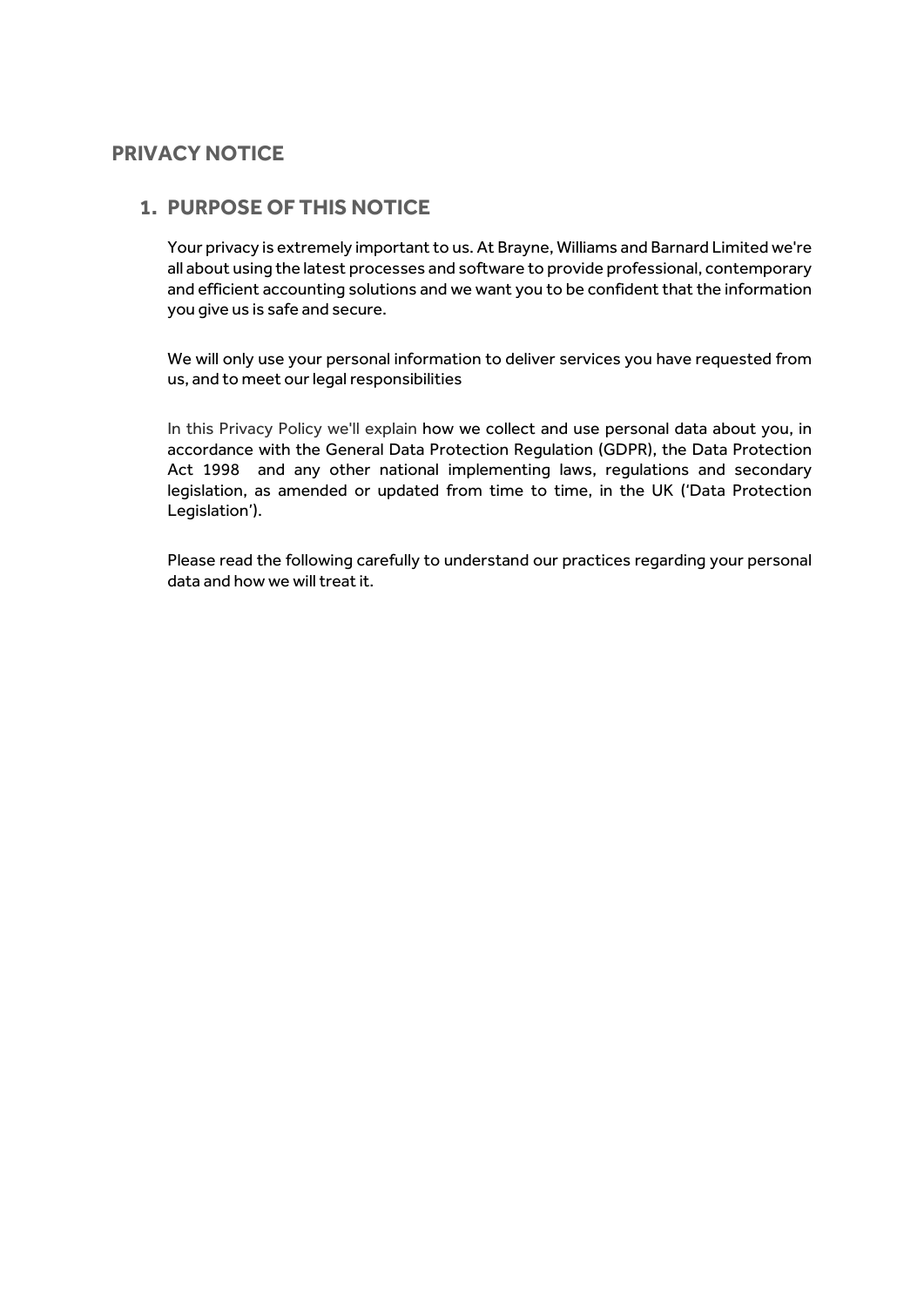### **2. ABOUT US**

Brayne, Williams & Barnard Limited is an accountancy and tax advisory firm.. We are registered in England and Wales as a limited company under number 09839023 and our registered office is at Rosemount House, Rosemount Avenue, West Byfleet, Surrey, KT14 6LB.

For the purpose of the Data Protection Legislation and this notice, we are the 'data controller'. This means that we are responsible for deciding how we hold and use personal data about you. We are required under the Data Protection Legislation to notify you of the information contained in this privacy notice.

We have appointed a data protection lead. Our data protection lead is our Data Protection Point of Contact and is responsible for assisting with enquiries in relation to this privacy notice or our treatment of your personal data. Should you wish to contact our Data Protection Point of Contact you can do so using the contact details noted at paragraph 12 (Contact Us), below.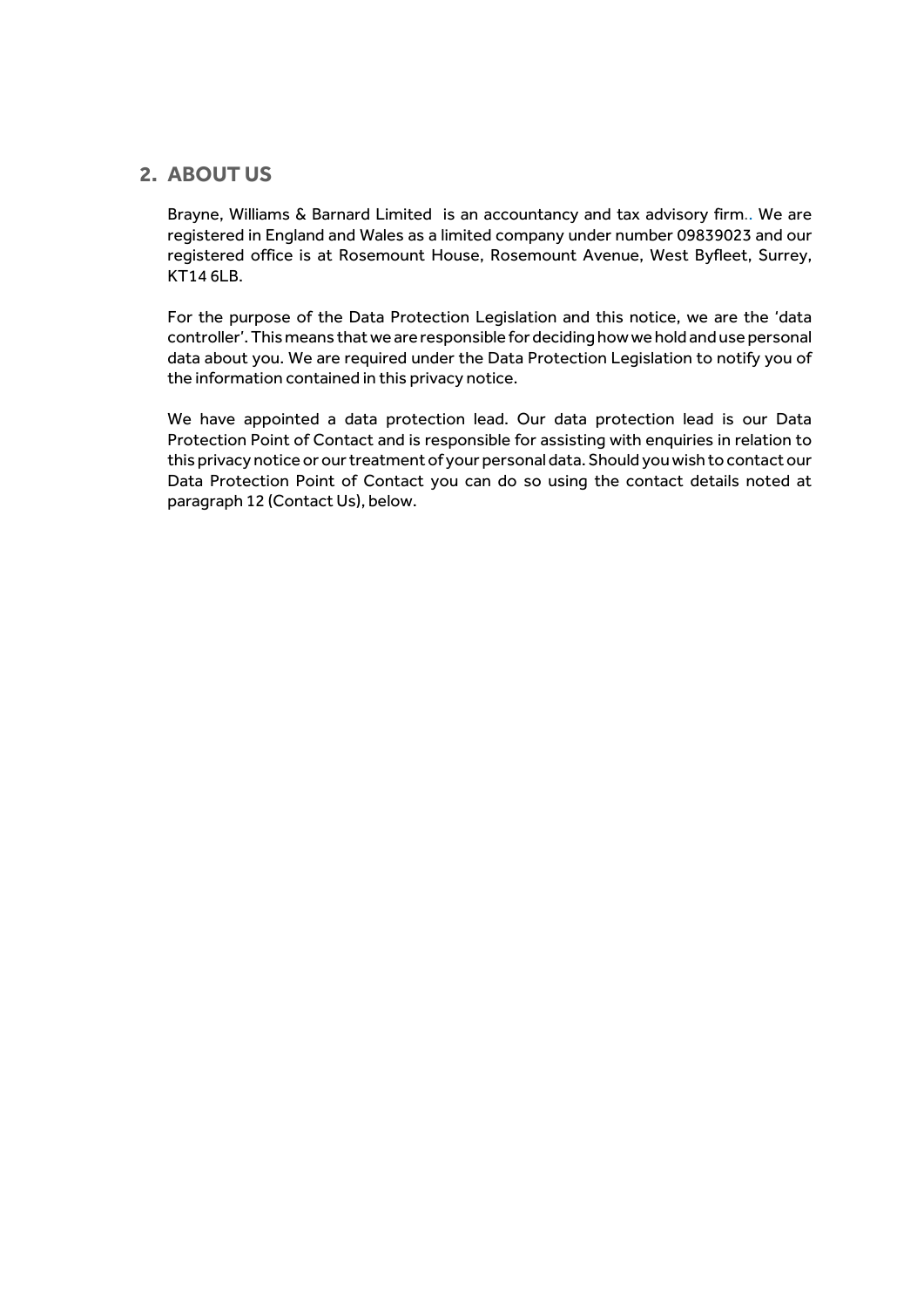# **3. HOW WE MAY COLLECT YOUR PERSONAL DATA**

We obtain personal data about you, for example, when:

- you request a proposal from us in respect of the services we provide;
- you engage us to provide our services and also during the provision of those services;
- you contact us by email, telephone, post (for example when you have a query about our services);or
- from third parties and/or publicly available resources (for example, from HMRC, from your employer or from Companies House).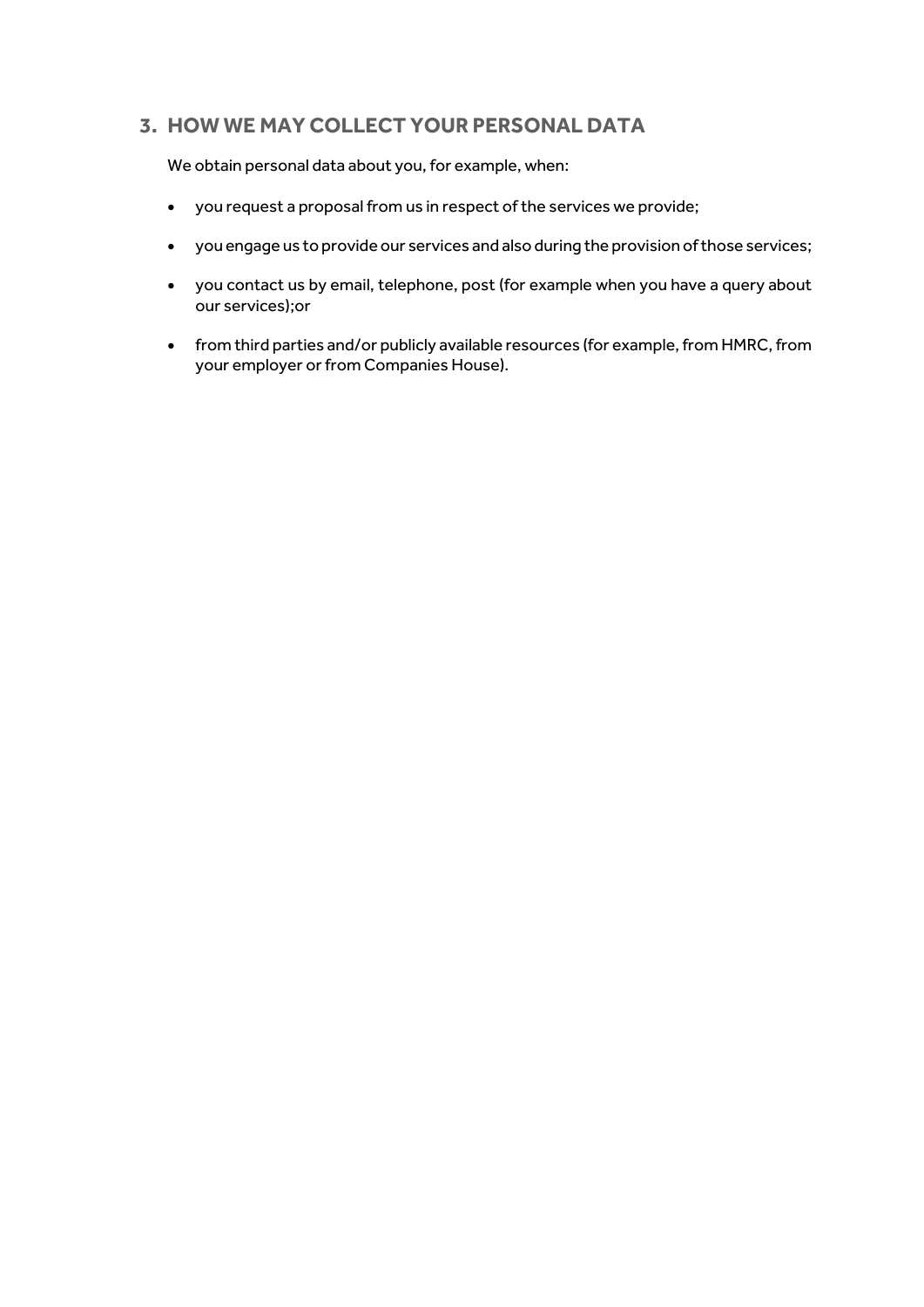## **4. THE KIND OF INFORMATION WE HOLD ABOUT YOU**

The personal information we collect from you will vary depending on services you engage us to deliver. The information we hold about you may include the following:

- your personal details such as your name, contact details, date of birth, national insurance number, Unique Tax Reference (UTR) number, bank details, salary and pension details;
- details of contact we have had with you in relation to the provision, or the proposed provision, of our services;
- details of any services you have received from us;
- our correspondence and communications with you;
- information about any complaints and enquiries you make to us;
- information we receive from other sources, such as publicly available information, information provided by your employer or our clients.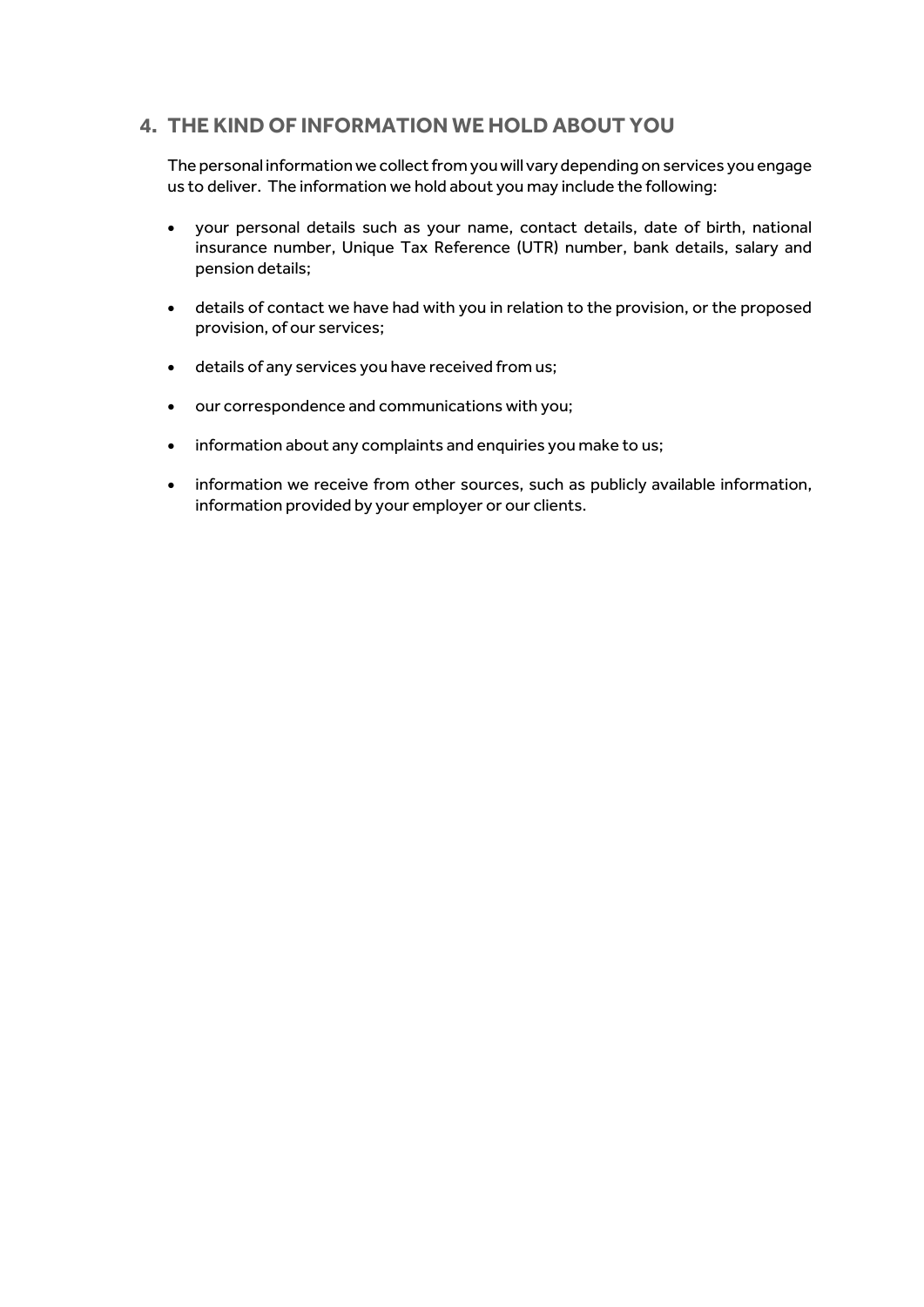# **5. HOW WE USE PERSONAL DATA WE HOLD ABOUT YOU**

We may process your personal data for purposes necessary for the performance of our contract with youor your employer or our clients and to comply with our legal obligations.

In general terms, and depending on which services you engage us to deliver, as part of providing our agreed services we may use your information to:

- contact you by post, email or telephone
- verify your identity where this is required
- understand your needs and how they may be met
- maintain our records in accordance with applicable legal and regulatory obligations
- process financial transactions
- prevent and detect crime, fraud or corruption

We may occasionally contact you with details of any changes in legal and regulatory requirements or other developments that may be relevant to your affairs and, where applicable, how we may assist you further. If you do not wish to receive such information from us, please let us know by contacting us as indicated under 'Contact information' below.

We may process your personal data for the purposes necessary for the performance of our contract with our clients. This may include processing your personal data where you are an employee, subcontractor, supplier or customer of our client.

We may process your personal data for the purposes of our own legitimate interests provided that those interests do not override any of your own interests, rights and freedoms which require the protection of personal data.

We may process your personal data for certain additional purposes with your consent, and in these limited circumstances where your consent is required for the processing of your personal data then you have the right to withdraw your consent to processing for such specific purposes.

Please note that we may process your personal data for more than one lawful basis depending on the specific purpose for which we are using your data.

We may also process your personal data without your knowledge or consent, in accordance with this notice, where we are legally required or permitted to do so.

#### **Change of purpose**

Where we need to use your personal data for another reason, other than for the purpose for which we collected it, we will only use your personal data where that reason is compatible with the original purpose.

Should it be necessary to use your personal data for a new purpose, we will notify you and communicate the legal basis which allows us to do so before starting any new processing.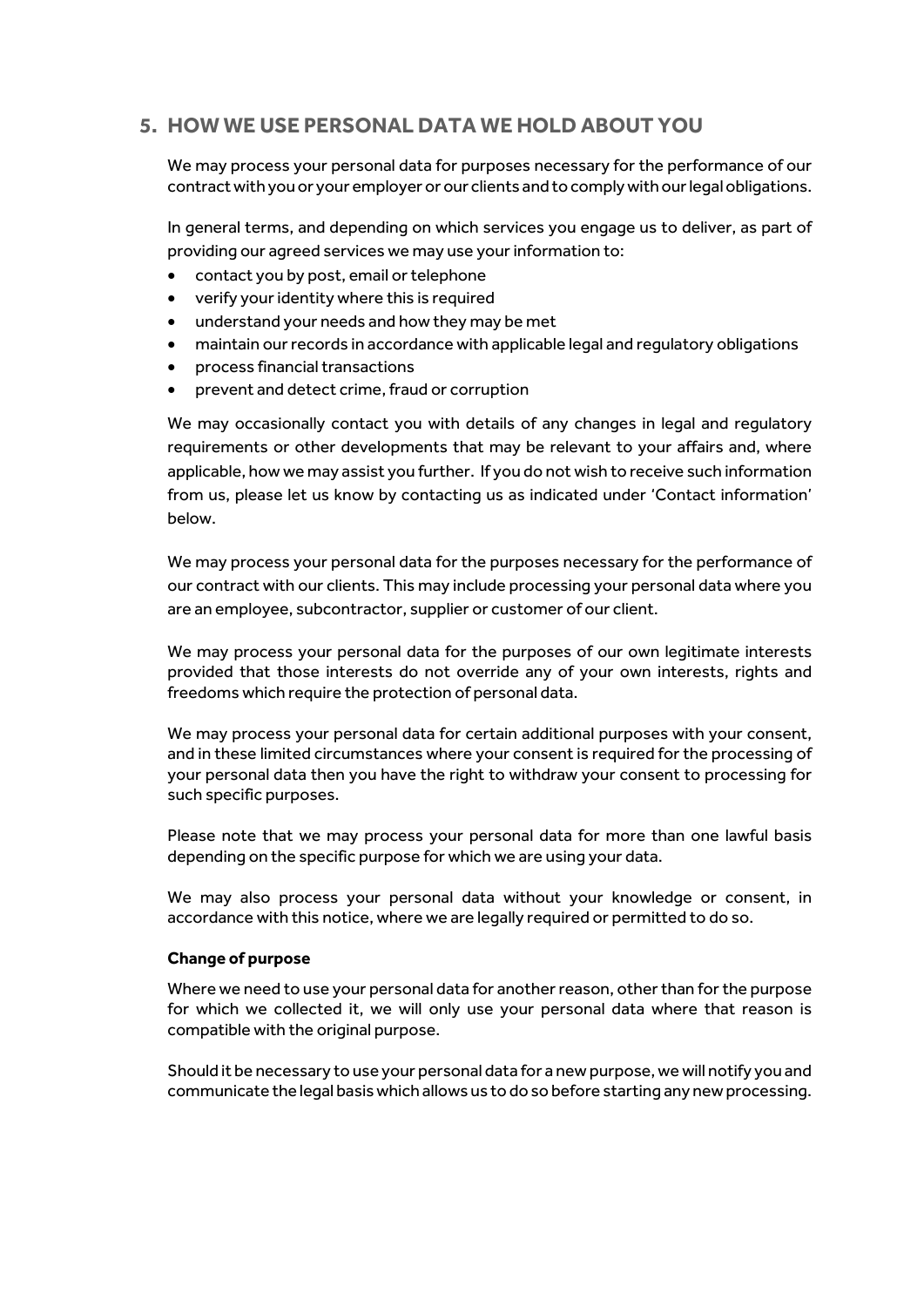### **6. DATA RETENTION**

We will only retain your personal data for as long as is necessary to fulfil the purposes for which it is collected.

We are required by legislation, other regulatory requirements and our insurers to retain your data where we have ceased to act for you. The period of retention required varies with the applicable legislation but is typically five or six years. To ensure compliance with all such requirements it is the policy of the firm to retain all data for a period of seven years from the end of the period concerned

When assessing what retention period is appropriate for your personal data, we take into consideration:

- the requirements of our business and the services provided;
- any statutory or legal obligations;
- the purposes for which we originally collected the personal data;
- the lawful grounds on which we based our processing;
- the types of personal data we have collected;
- the amount and categories of your personal data; and
- whether the purpose of the processing could reasonably be fulfilled by other means.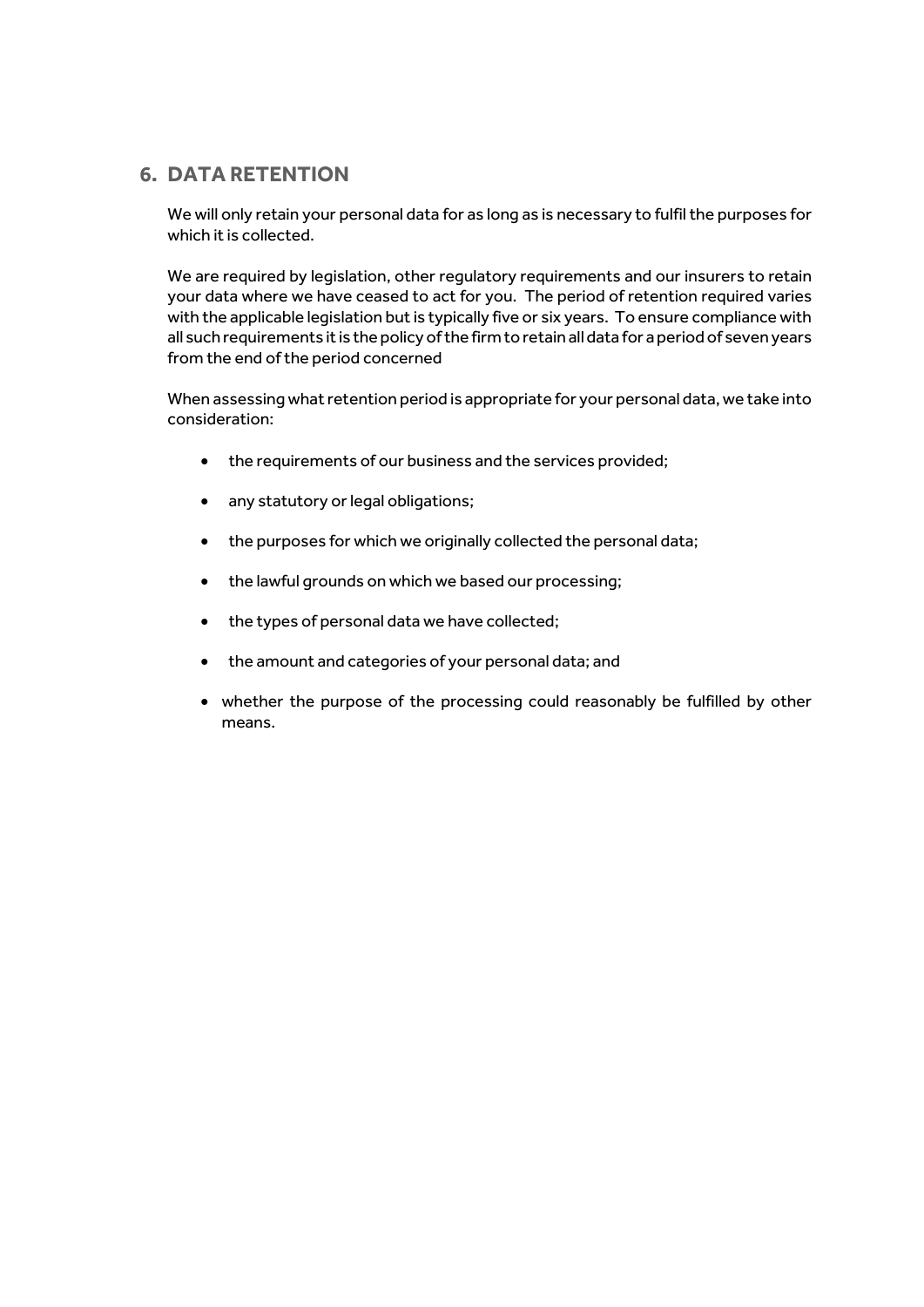# **7. DATA ACCESS AND SHARING**

We will only share your personal data with third parties where we are required by law. where it is necessary to administer the relationship between us or where we have another legitimate interest in doing so.

We will not sell or rent your information to third parties or share your information with third parties for marketing purposes.

Any staff with access to your information have a duty of confidentiality under the ethical standards that this firm is required to follow.

#### **Which third-party service providers process my personal data?**

We may pass your information to our third party service providers, agents, subcontractors and other associated organisations for the purposes of completing tasks and providing services to you on our behalf. The following activities are carried out by third-party service providers: IT and cloud services, professional advisory services, IR35 compliance reviews and payroll.

All of our third-party service providers are required to take commercially reasonable and appropriate security measures to protect your personal data. We only permit our thirdparty service providers to process your personal data for specified purposes and in accordance with our instructions.

#### **What about other third parties?**

We may share your personal data with other third parties, for example in the context of the possible sale or restructuring of the business. We may also need to share your personal data with a regulator or to otherwise comply with the law.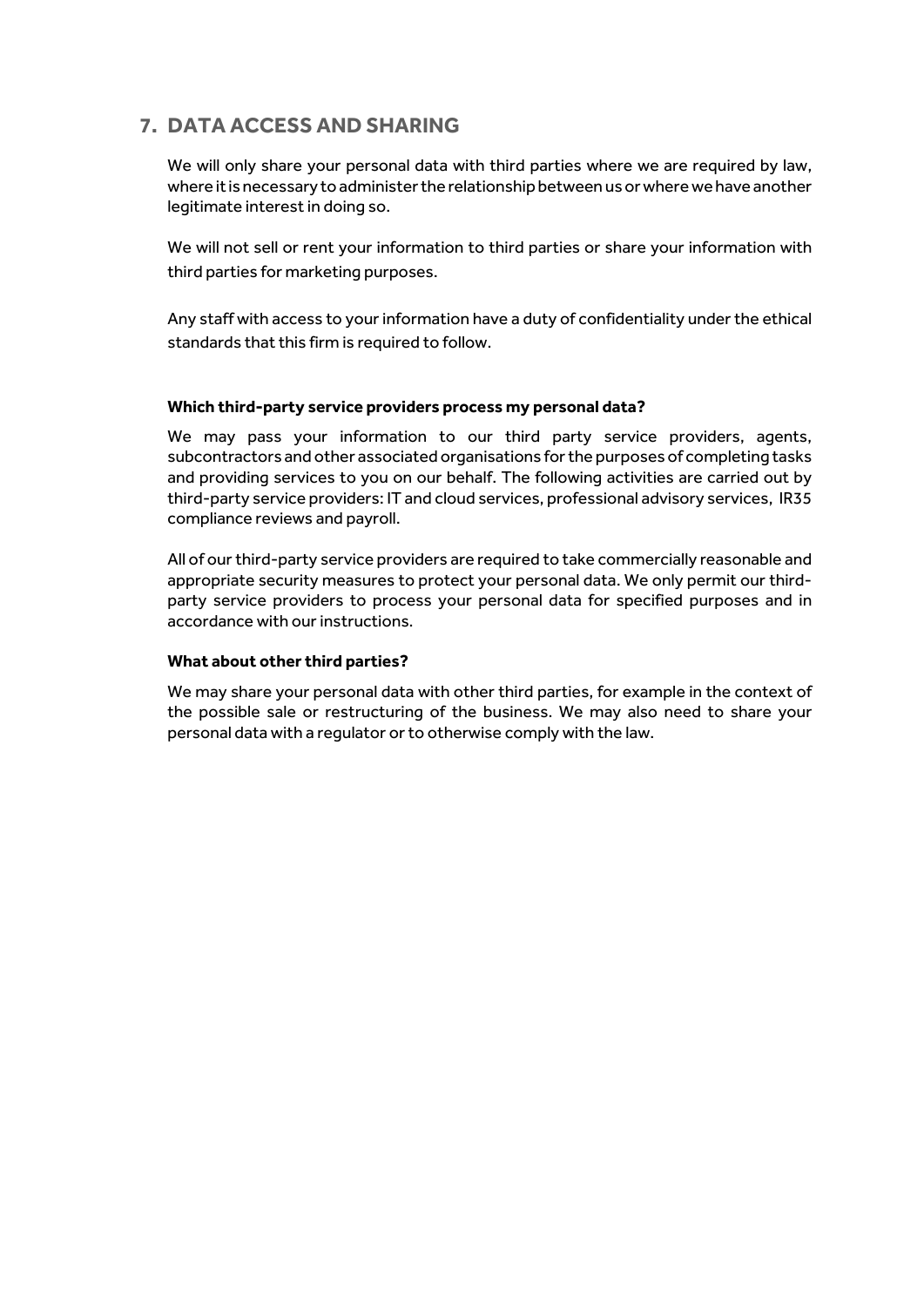## **8. DATA SECURITY**

Whilst we strive to protect your personal information, we cannot guarantee the security of any information you transmit to us, and you do so at your own risk.

Once we receive your information, we make our best effort to ensure its security on our systems. Where we have given, or where you have chosen, a password which enables you to access information, you are responsible for keeping this password confidential. We ask you not to share your password with anyone.

We have put in place commercially reasonable and appropriate security measures to prevent your personal data from being accidentally lost, used or accessed in an unauthorised way, altered or disclosed. In addition, we limit access to your personal data to those employees, agents, contractors and other third parties who have a business need to know. They will only process your personal data on our instructions and they are subject to a duty of confidentiality.

Your data will usually be processed in the UK. However, to allow us to operate efficient digital processes, we use some cloud service providers that store information outside the UK. We take the security of your data seriously so we have ensured all our data processors have appropriate security in place, which complies with all applicable UK legislative and regulatory requirements.

We have put in place procedures to deal with any suspected data security breach and will notify you and any applicable regulator of a suspected breach where we are legally required to do so.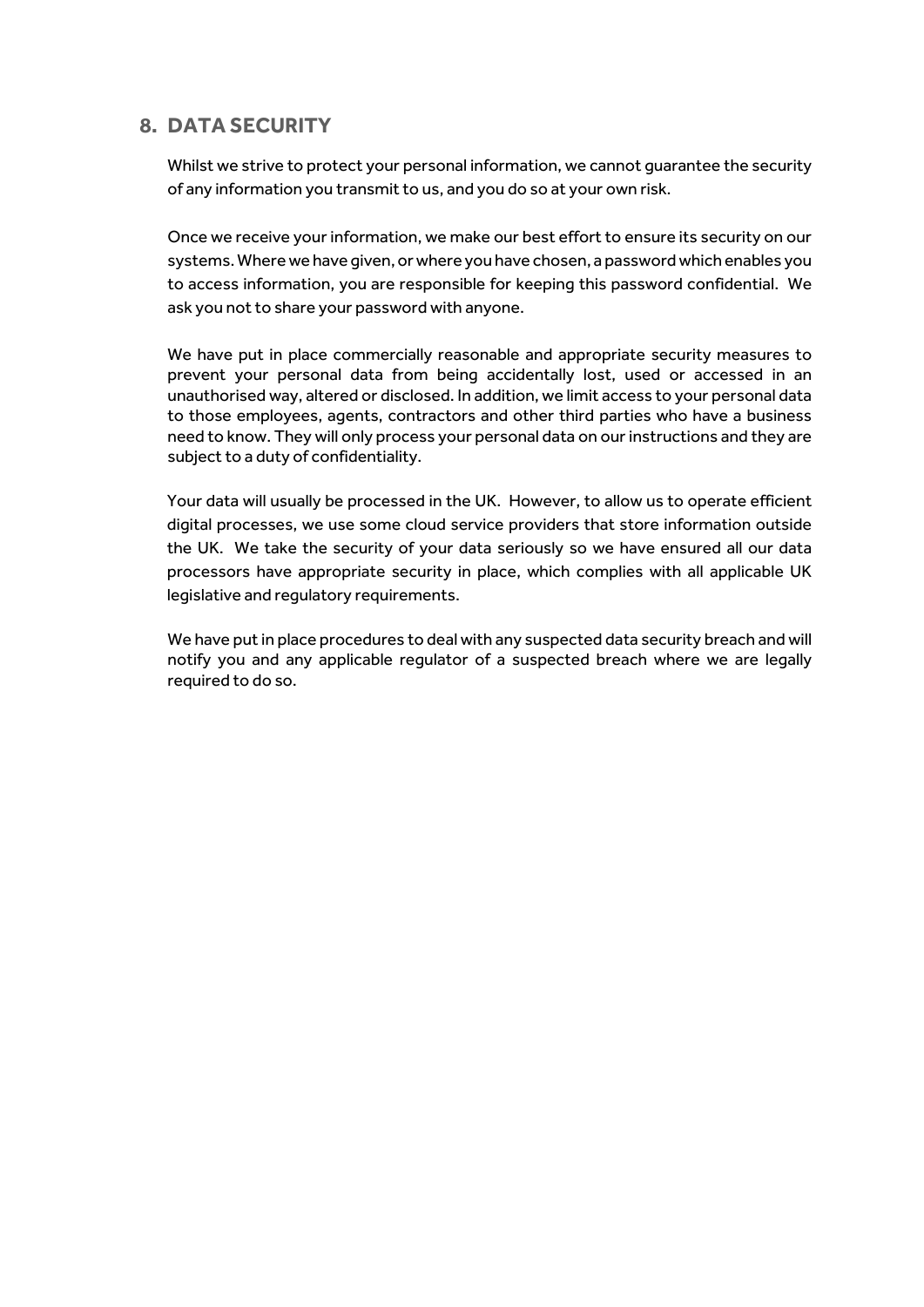# **9. RIGHTS OF ACCESS, CORRECTION, ERASURE, AND RESTRICTION**

#### **Your duty to inform us of changes**

It is important that the personal data we hold about you is accurate and current. Should your personal information change, please notify us of any changes of which we need to be made aware by contacting us, using the contact details below.

#### **Your rights in connection with personal data**

Under certain circumstances, by law you have the right to:

- Request access to your personal data. This enables you to receive details of the personal data we hold about you and to check that we are processing it lawfully.
- Request correction of the personal data that we hold about you.
- Request erasure of your personal data. This enables you to ask us to delete or remove personal data where there is no good reason for us continuing to process it. You also have the right to ask us to delete or remove your personal data where you have exercised your right to object to processing (see below).
- Object to processing of your personal data where we are relying on a legitimate interest (or those of a third party) and there is something about your particular situation which makes you want to object to processing on this basis. You also have the right to object where we are processing your personal information for direct marketing purposes.
- Request the restriction of processing of your personal data. This enables you to ask us to suspend the processing of personal data about you, for example if you want us to establish its accuracy or the reason for processing it. The right might also apply where there is no longer a basis for using your personal information but you do not want us to delete the data. Where this right is validly exercised, we may only use the relevant personal information with your consent, for legal claims or where there are other public interest grounds to do so.
- Request the transfer of your personal data to you or another data controller if the processing is based on consent, carried out by automated means and this is technically feasible.

If you want to exercise any of the above rights, please email our data protection point of contact Emma Gabb at emma@bwbca.com.

You will not have to pay a fee to access your personal data (or to exercise any of the other rights). However, we may charge a reasonable fee if your request for access is clearly unfounded or excessive. Alternatively, we may refuse to comply with the request in such circumstances.

We may need to request specific information from you to help us confirm your identity and ensure your right to access the information (or to exercise any of your other rights). This is another appropriate security measure to ensure that personal information is not disclosed to any person who has no right to receive it.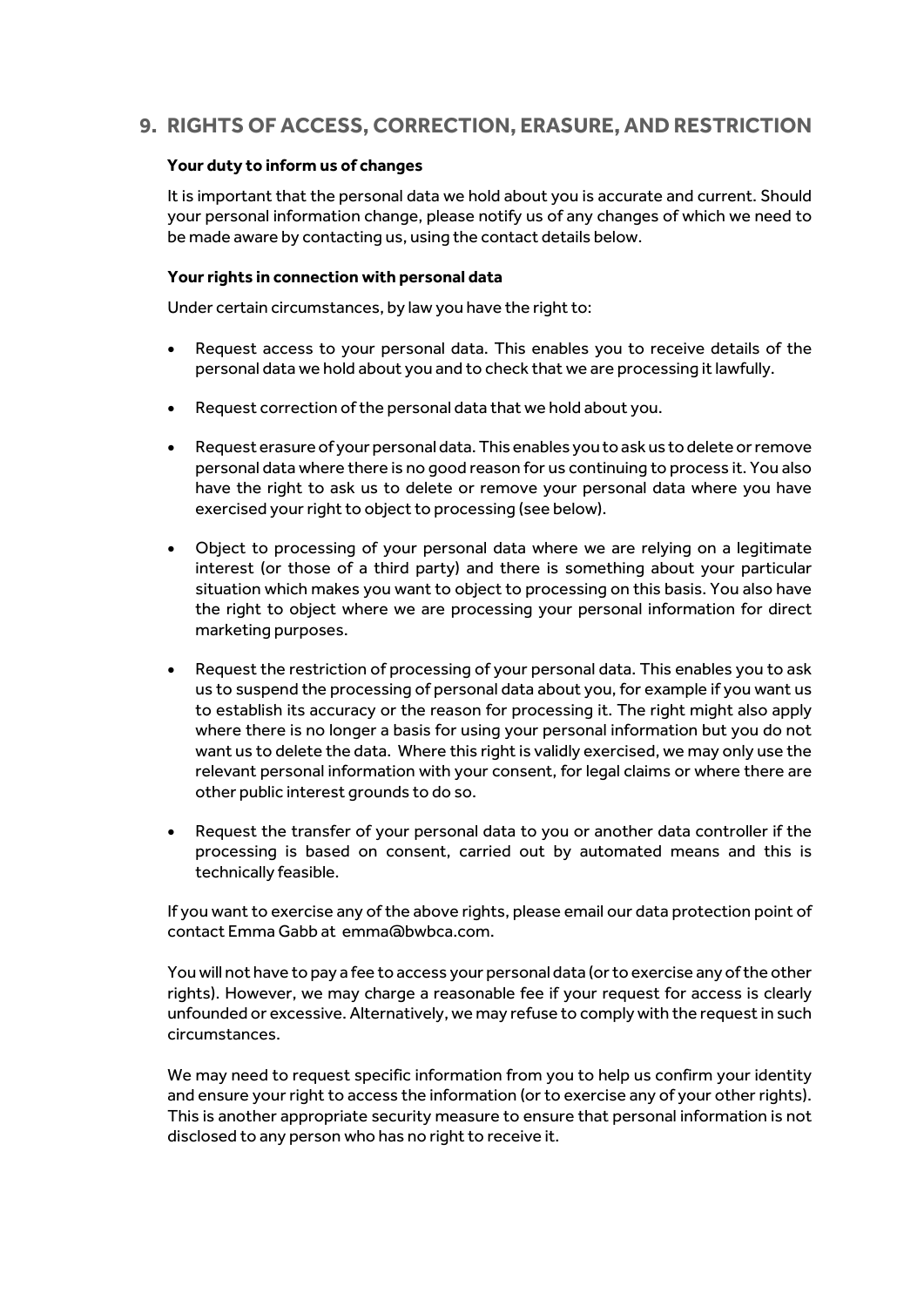## **10. CHANGES TO THIS NOTICE**

Any changes we may make to our privacy notice in the future will be updated on our website at [www.bwbca.com/the-legal-bits](http://www.bwbca.com/the-legal-bits)

This privacy notice was last updated on 16 May 2018.